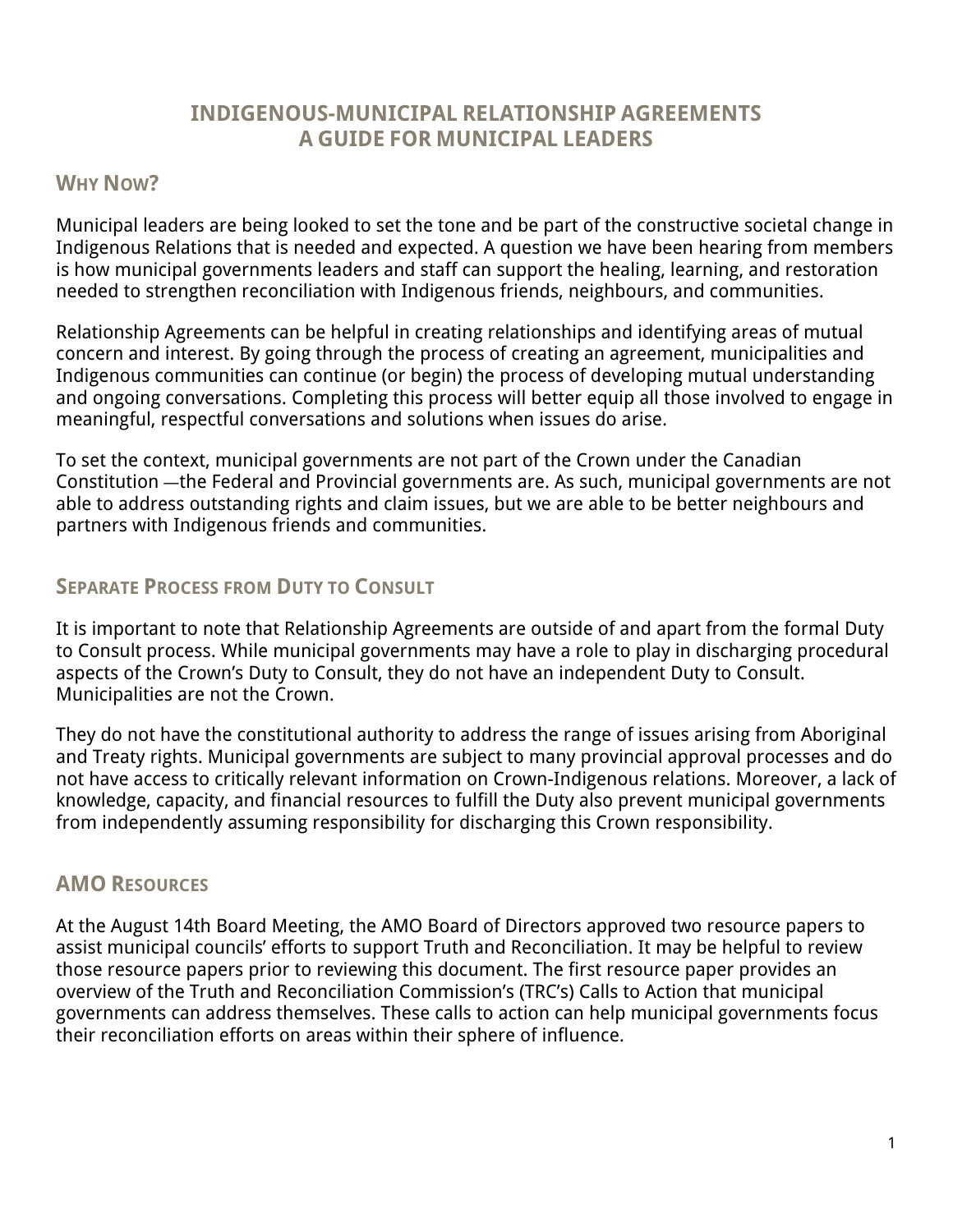The second resource paper provides ideas and options for what municipal leaders and councils can do to better support and engage Indigenous residents and neighbours at this time. It recommended that municipal governments:

- 1. Start By Listening
- 2. Educate Yourself
- 3. Speak Up Thoughtfully
- 4. Call For Action
- 5. Create A Declaration of Mutual Commitment and Friendship
- 6. Create Urban Indigenous-municipal advisory committee
- **7. Create Or Renew Relationship Agreements**
- 8. Support Indigenous Colleagues and Staff
- 9. Attend Memorial Events or Ceremonies.

While the recommended actions above do not appear in a linear, "first this, then that," sequence, it is recommended that municipalities begin by listening and educating themselves, and that this process of learning and conversation is ongoing and prioritized.

The purpose of this guide specifically is to support municipalities in recommendation #7, Create Or Renew Relationship Agreements.

# **WHERE TO START?**

It is important that municipal governments take the time to move thoughtfully through recommendations #1 to #4 prior to turning their focus to #5, #6 and #7. Listening, educating yourself, speaking up thoughtfully and calling for action will be ongoing practices that all municipal governments should embrace as a matter of the journey towards truth and reconciliation.

Substantive and functional relationship agreements will only be possible after municipal governments take the time to learn about local and national indigenous stories, histories, and perspectives on how best to move forward. While it is not possible to know everything about the other community, just as it may not be possible to know everything about one's own community, initiating a dialogue between the two communities ensures that when a question comes up there is already a culture of positive and regular communication in place.

Recommendation #3, "Speak Up Thoughtfully," suggests that municipal governments consider carefully what their informed contribution will be to the public discussion in support of Indigenous peoples. A sincere and heartfelt statement may take some time to develop and should be followed by an action plan or strategy.

Options for such an action plan include creating or renewing relationship agreements, attending memorial events or ceremonies, creating advisory committees, and more. The declaration of mutual commitment and friendship with the local Friendship Centre and the creation of an Indigenous-municipal advisory committee could be initiatives on their own. Such declarations could also be woven into a relationship agreement between a municipal government and Indigenous community.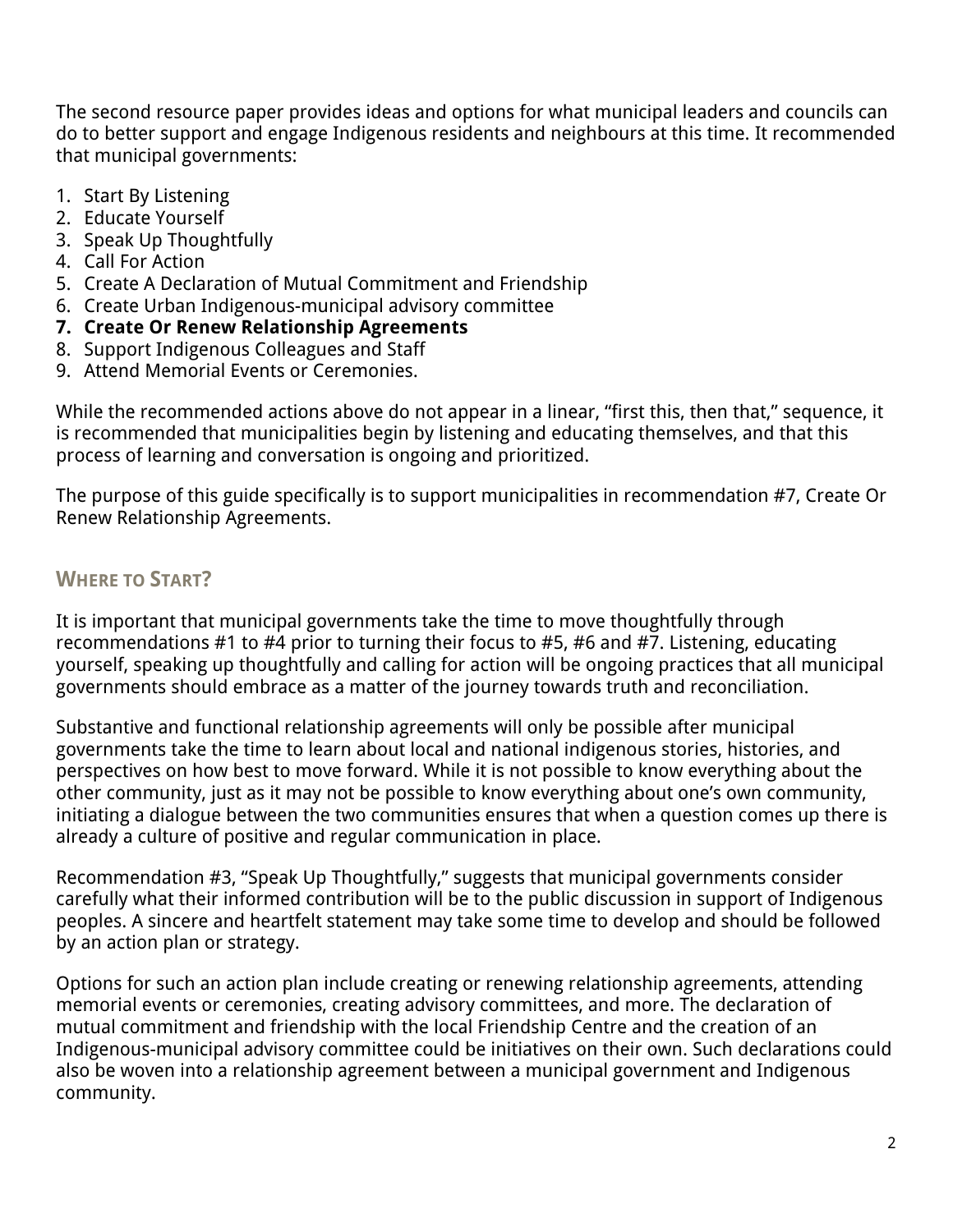### **CREATING OR RENEWING A RELATIONSHIP AGREEMENT**

The goal of a relationship agreement is to establish a long-term relationship of practical cooperation and commitment that respects the Indigenous community's jurisdiction. The agreement must also recognize the need for ongoing compatibility, coordination, and understanding between the parties.

Many municipal governments have formal or informal inter-government agreements with Indigenous communities that cover how they will work together on areas of mutual interest such as economic recovery, tourism, land use planning, and environmental issues. Many more do not or have outdated agreements that do not reflect the current reality of the municipal-Indigenous relationship. These informal agreements are different from service agreements on items such as fire protection services, animal services, solid waste, or water/sewer provision. These formal service agreements often have legal and financial implications. Frameworks for such agreements are available through the Federation of Canadian Municipalities (FCM).

It is important to remember that municipalities do not have the same legal relationship with Indigenous communities as the provincial and federal governments. However, the ways in which these voluntary government-to-government relationships are formed, differences are understood, and relationships can be established are meaningful pathways toward reconciliation in these agreements. Relationship agreements can create a platform for legitimate, meaningful collaboration without altering existing structures in Canada. They represent an opportunity to foster genuine collaboration and achieve shared logistical, cultural, social, and economic benefits.

A relationship agreement should be a living document that represents a constantly evolving relationship. As such, it should change and adapt as the connection matures, and as the municipality and Indigenous community identify needs and priorities.

## **Establishing a relationship agreement**

Establishing and maintaining respectful relationships is a basic principle of good municipal governance. By respecting each other's perspectives and developing relationships, municipalities and Indigenous communities can build trust, address challenging issues and new opportunities and act collaboratively to achieve social and economic well-being for all residents.

In addition to the recommendations outlined above and in the AMO paper, "What Municipal Leaders Can Do To Better Support Indigenous Residents And Neighbours At This Time" the following steps could be considered in the journey to creating a meaningful relationship agreement:

#### **1. Identify treaty and non-treaty Indigenous communities that live in, or adjacent to, the municipality**

Each of these communities is distinct and unique. If more than one Indigenous community is identified, there should be a separate relationship agreement with each. Through communication with the community, it will become clear who speaks on behalf of the community (elders, elected leaders, community leaders).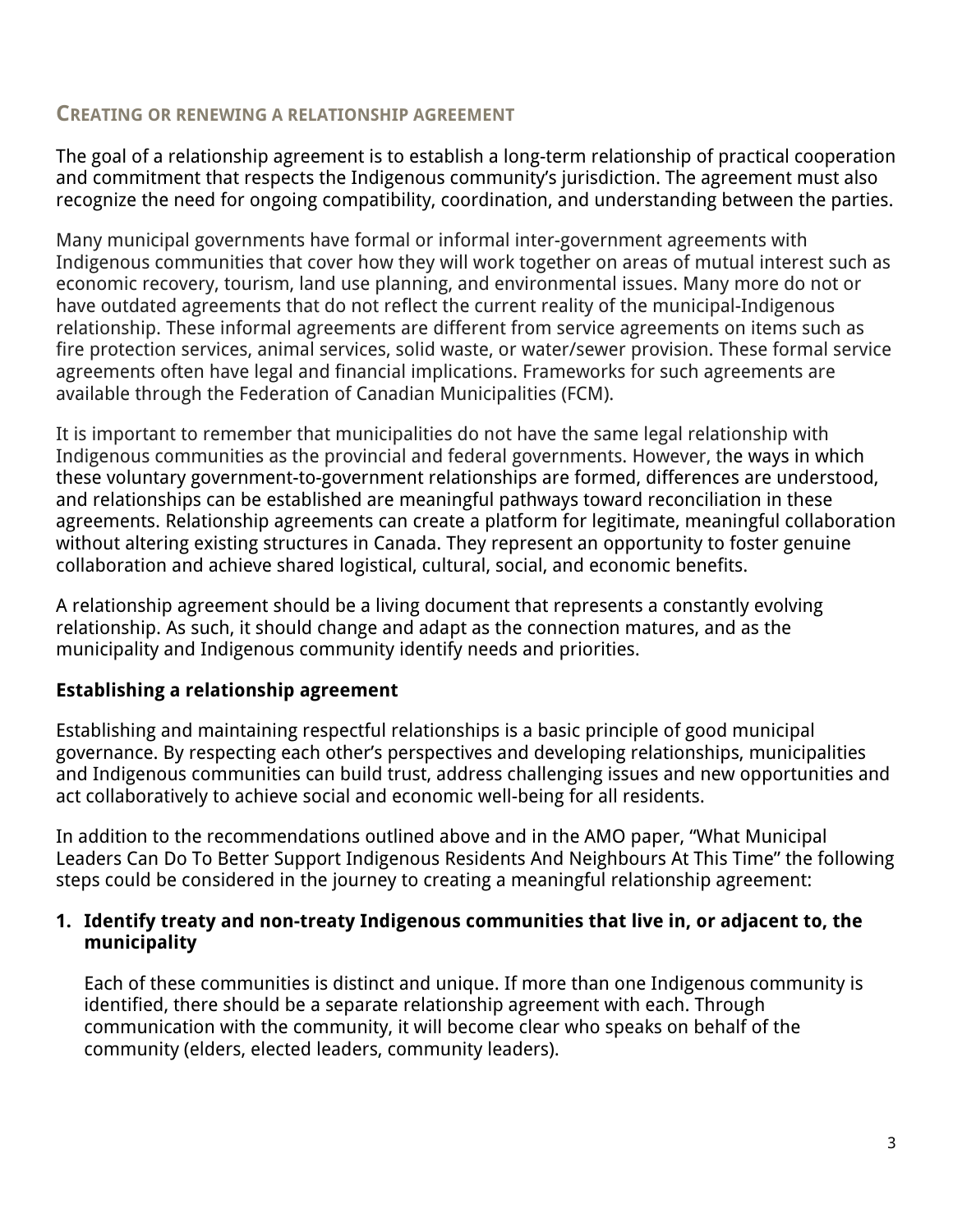Discuss with community leaders what communication methods are appropriate, and ensure that all engagement is led by, or endorsed by, the Indigenous community.

This step may occur as part of the municipality's work towards recommendations #1 (Start By Listening) and #2 (Educate Yourself). It is important to take the time to understand the challenges, opportunities, and history of the Indigenous community.

## **2. Identify any needs for formal service agreements**

Any formal service agreements should be captured in separate service agreements. These agreements should not form part of the relationship agreement, although they may be referenced within the relationship agreement. These should form separate agreements.

#### **3. Identify areas of mutual concern and interest, and discuss the desired level of involvement/consultation that both parties are seeking and willing to undertake.**

Areas of mutual interest could include:

- Childcare
- Community events
- Community Safety and Well-being
- Connectivity
- Economic Development
- Energy
- Housing
- Infrastructure Projects
- Planning and Development
- Public Health
- Sustainability
- Youth engagement

It is important to carefully consider each area of mutual interest and take the time to discuss each parties' role and priorities in the area. Will the relationship agreement provide broad goals, with specific details outlined in a separate document, or will the relationship agreement be more detailed in nature?

#### **4. Commit to the process of creating a relationship agreement through a Resolution of Council**

Recommendation #3 (Speak Up Thoughtfully) suggests that municipalities take the time to draft a sincere and heartfelt statement about their role in Truth and Reconciliation and their approach for moving forward. This may take some time to develop, but this is an important step in signaling to the municipality and Indigenous community that the municipality is sincere in their actions. This could be followed by a municipal Truth and Reconciliation implementation strategy, a part of which could be a relationship agreement.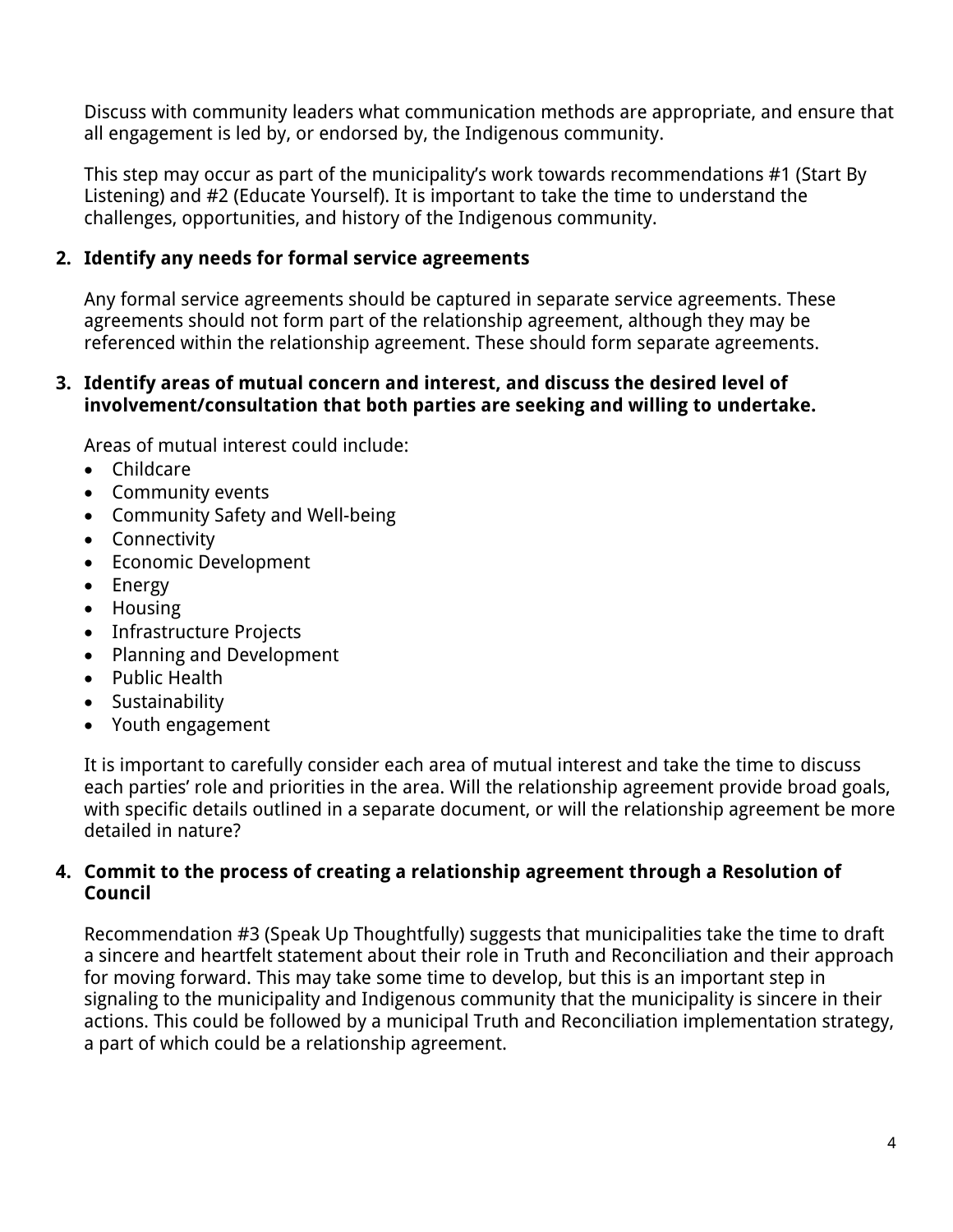## **5. Community engagement**

Through direct, regular, and thoughtful communication, a steering committee could be established that includes members from both parties. The steering committee should engage the Indigenous community and all residents in the process of establishing a relationship agreement. It is important to acknowledge that the process must be collaborative and led by both parties. The relationship agreement is only meaningful if the process to create it embraces the Indigenous community as an equal partner.

It is important to integrate cultural knowledge into the processes of local government collaboration. Not doing so could be a significant barrier to substantive implementation. The need for increased cultural awareness is a reminder of preliminary work that should be done in Indigenous-municipal relationships to better foster meaningful interactions throughout the implementation of initiatives such as the relationship agreement.

# **6. Identify actions to be taken**

Actions could include:

- Establishing working groups that will regularly meet to explore and initiate activities designed to facilitate economic diversification, protect cultural and heritage resources, and promote community growth and well-being.
- Creating a plan to identify and implement ways to make municipal spaces and buildings welcoming and safe for Indigenous Peoples while ensuring that they can see themselves reflected in the municipal spaces and places.
- Designing a framework to support all municipal staff to build relationships that honour the agreement's key tenets and build relationships with Indigenous Peoples to increase staff's knowledge of Indigenous cultures, traditions, and worldviews through education and learning opportunities.

# **7. Formalize a relationship agreement**

The relationship agreement should be drafted by both parties, and should at a minimum:

- Identify the municipality and indigenous community covered by the agreement and identify who can speak on behalf of each party.
- Identify the general spirit of collaboration and communication, as agreed to through the consultation and engagement process.
- Identify how communication will occur between both parties:
	- o Formal Communication (i.e., annual joint statements, regular formal meetings, community engagement opportunities, is a communication plan warranted?)
	- o Advisory Committee (will an advisory committee be formed? If so, the terms of reference could be included as an appendix to the relationship agreement).
	- o Informal Communication (will there be regular informal communication between the parties? What might this look like?)
- Identify the areas of mutual interest.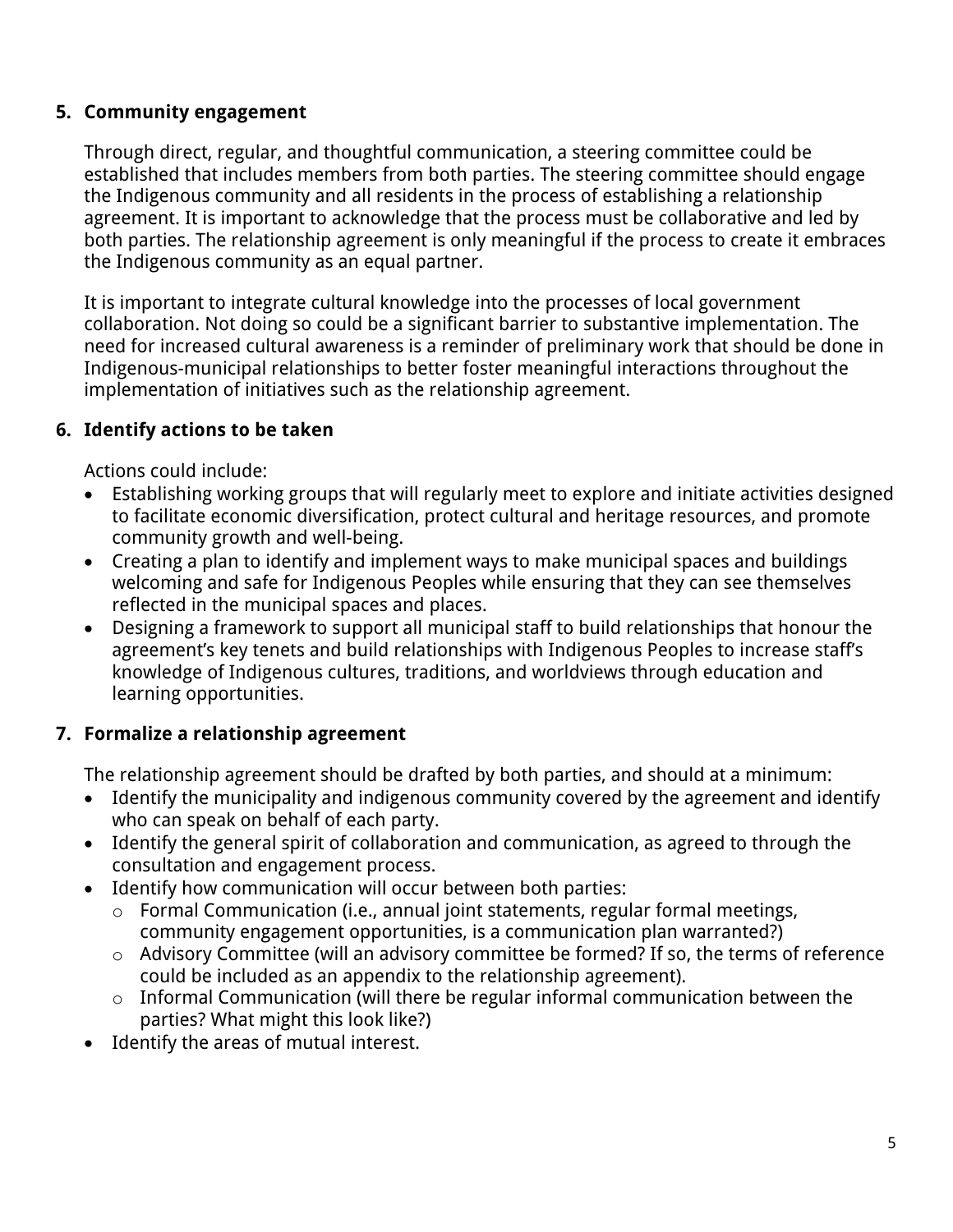- Identify an action and implementation plan for any specific actions identified from the areas of mutual interest (this may look like an appendix that can be updated regularly; if there are financial implications, how will budgets be considered, approved?)
- Identify how decisions will be made (through consensus? Through a different decisionmaking lens?)
- Identify how often and under what circumstances the relationship agreement will be reviewed and amended if necessary (while this should be a possibility at any time, timelines for regular, formal review should be considered to ensure that the Relationship Agreement remains relevant. This could include within a year of new leadership for either party, and/or on an annual basis).

See Appendix 1: Sample By-Law Preamble Inclusions for suggestions on what to include in the relationship agreement preamble.

## **8. Solicit feedback on the draft agreement**

Feedback on the draft relationship agreement should occur through community and stakeholder engagement. A meaningful process should be prioritized over a quick process, and feedback should be considered and incorporated as agreed to by all parties. Feedback can and should be sought throughout the process as part of recommendations #1 (Start by Listening) and #2 (Educate Yourself).

#### **9. Approve the relationship agreement**

Both parties should indicate satisfaction with the draft relationship agreement before it is executed by the municipal council and Indigenous community (see Appendix 2: Sample Resolution of Council to Enter into Relationship Agreement).

## **10.Entrench the relationship agreement in municipal operations**

All municipal staff, elected officials, and volunteers should be aware of the relationship agreement and should understand their role in ensuring it is meaningful and followed. Regular training and reminders to municipal stakeholders about the relationship agreement, the Truth and Reconciliation journey and the history of Indigenous communities locally and nationally are important, so staff leaders and elected officials should ensure that they lead by example by ensuring the tenants of the relationship agreement are adhered to.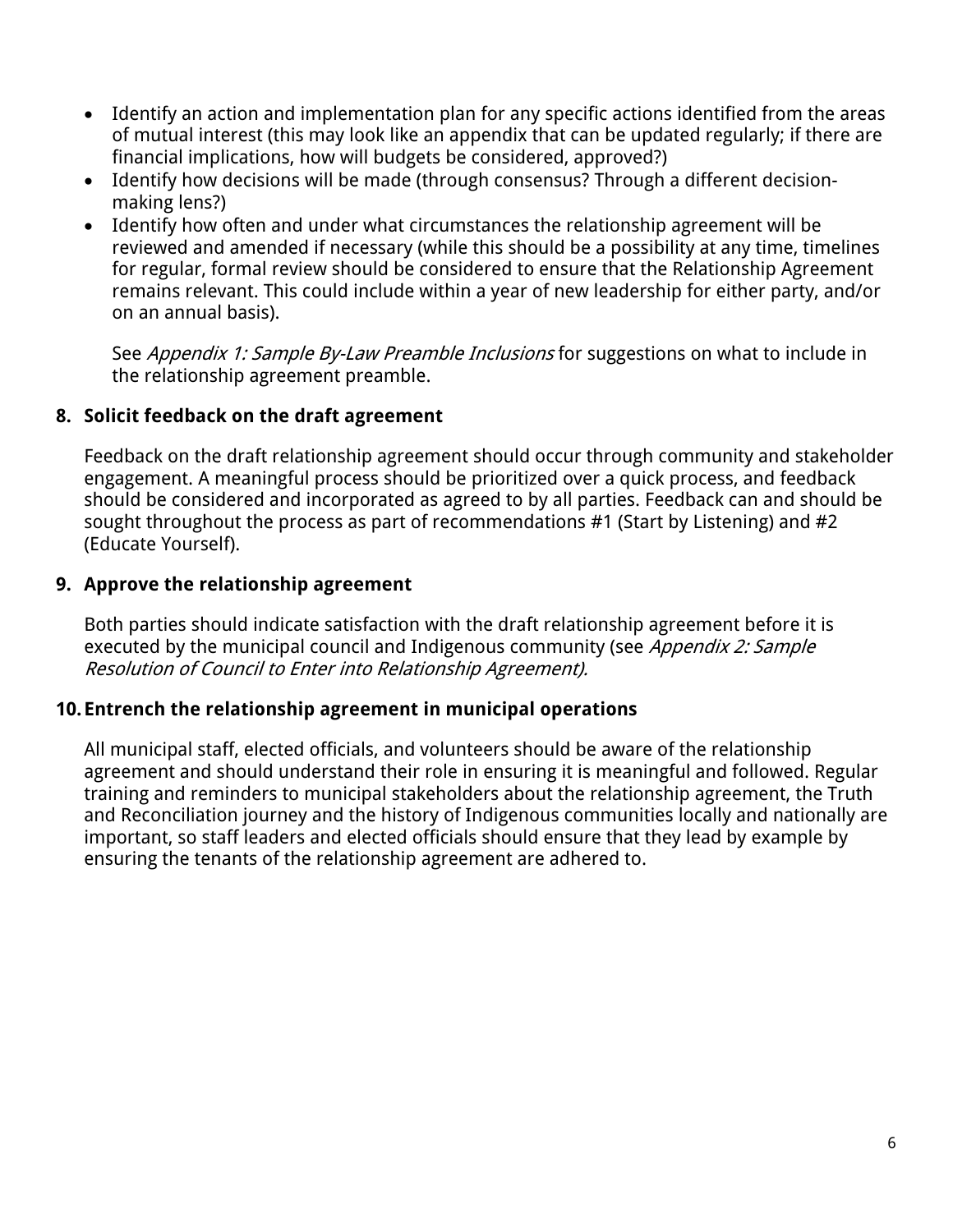#### **Establishing a Relationship Agreement: A Visualization**

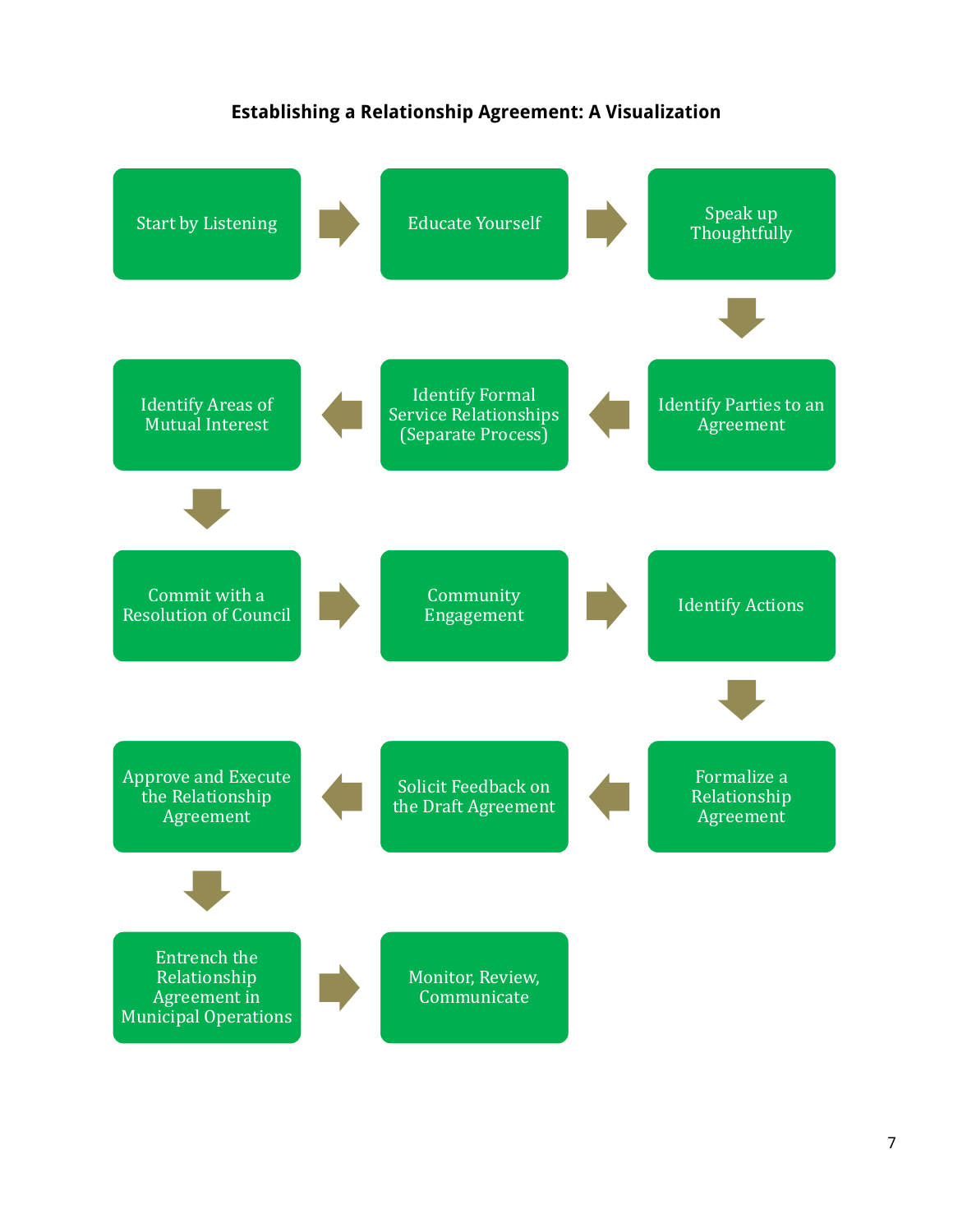## **Appendix 1: Sample Relationship Agreement Preamble Inclusions**

#### **STATEMENT OF INTENT**

A brief statement on the intent of the relationship agreement should be drafted by both parties.

#### **PARTIES INVOLVED**

Who is involved in building the relationship agreement and who are the signatories?

## **MANDATE OF PARTIES**

A brief overview of the individual mandates of the parties involved.

# **COLLABORATION**

A statement on collaboration could be included. Sample wording could be:

The Parties hereto acknowledge and agree that they shall collaborate with each other to achieve the objectives of this Relationship Agreement. The Parties further agree that they shall act in good faith in performing their respective activities and shall act according to the principles of friendly consultation and discussion, equality, and mutual benefit, to ensure that their co-operation can be realized on a mutually agreeable basis.

## **BINDING EFFECT**

The relationship agreement should not be expected to legally bind either party. Anything requiring legal authority should be captured in a formal service agreement. Sample wording could be:

No Party has the power of authority to legally bind any other Party and nothing herein contained shall be construed as authorizing any Party to act as an agent or representativeof any other Party.

Nothing in this Relationship Agreement shall be construed to create orconstitute <sup>a</sup> legally binding obligation of the Parties.

## **TERM OF THE AGREEMENT**

As part of the building the agreement, the parties should consider the term of the agreement and how it will be reviewed and amended. Sample wording could be:

This agreement shall remain in full force and effect for a term of [insert term length] with automatic renewal for a subsequent term unless a request for amendment is received in writing from one party to the other. Annually, the parties will consider whether there is a need to amend any of the terms of this agreement.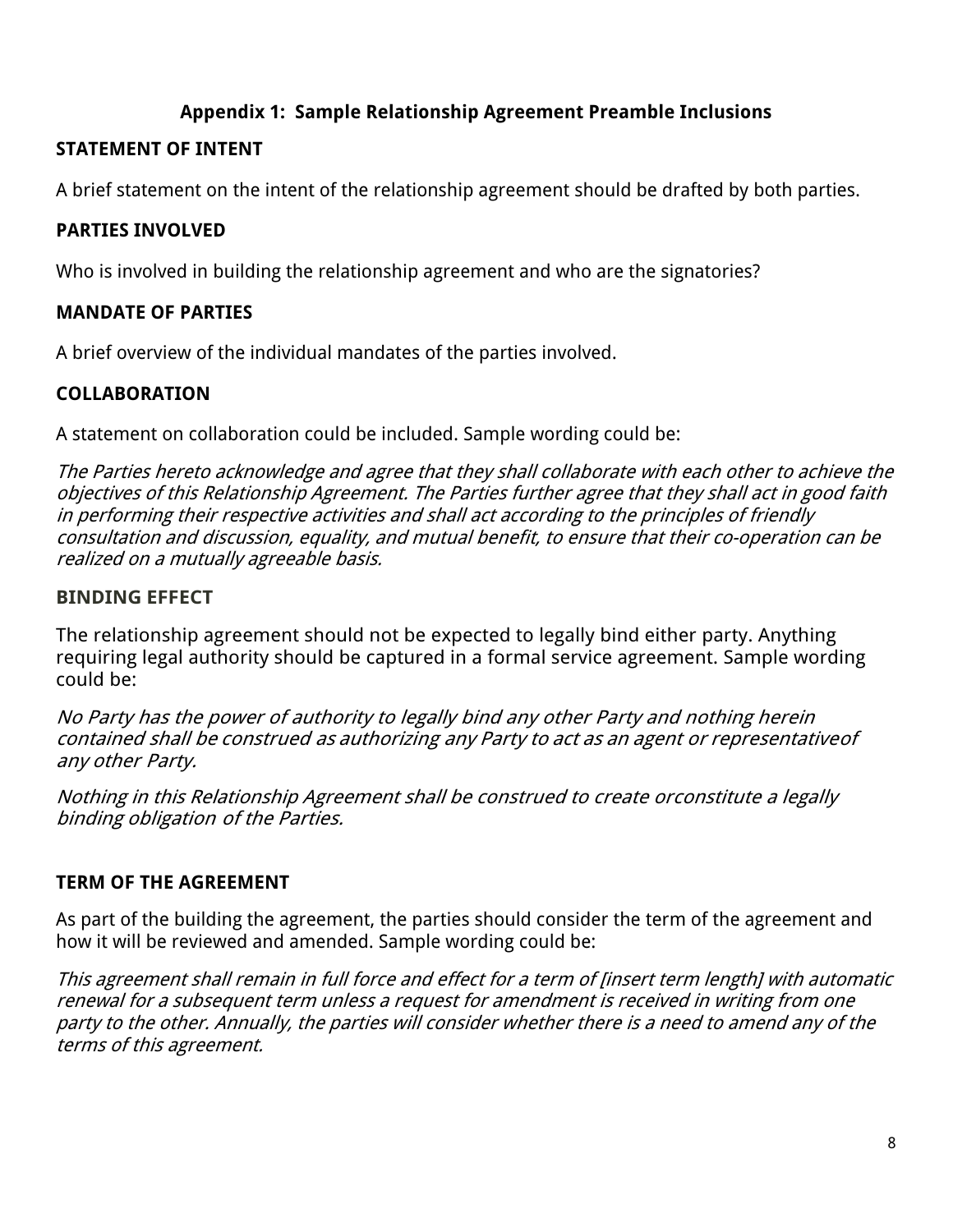#### **Appendix 2: Sample Resolution of Council to Enter Into Relationship Agreement**

WHEREAS the Municipal Act, S.O. 2001 c. 25 Section 9 provides that a municipality has the capacity, rights, powers and privileges of a natural person for the purpose of exercising its authority under this or any other Act;

AND WHEREAS the Municipal Act, S.O. 2001 c. 25 Section 11 (1) provides that a municipality may provide any service or thing that the municipality considers necessary or desirable for the public;

AND WHEREAS all Canadians and all orders of government have a role to play in reconciliation;

AND WHEREAS the municipality of [insert name] recognizes that urban environments in Canada exist the way they do today because of First Nations' often forceful removal from their land;

AND WHEREAS the municipality of [insert name] is committed to supporting the journey of Reconciliation by applying the Truth and Reconciliation Calls to Action, the Missing and Murdered Indigenous Women and Girls Calls for Justice and the United Nations Declaration on the Rights of Indigenous Peoples as a foundation for an Indigenous Relationship Agreement;

AND WHEREAS the municipality of [insert name] recognizes that, as settlers to this land, we must do better;

AND WHEREAS it is the responsibility of every municipal employee, elected official, and [insert name] resident to forge stronger relationships with the descendants of the original inhabitants of this land, and to recognize we all have roles to play in our journey towards reconciliation;

AND WHEREAS the municipality of [insert name] and [insert name of Indigenous community] have expressed a desire and willingness to share in cross-cultural enrichment and the tenets of reconciliation between Canada and its Indigenous People;

AND WHEREAS the municipality of [insert name] is committed to relationship building based on the values of mutual respect, positive communication, and accountability to build and maintain strong relationships between the municipality and [insert name of Indigenous community here].

THEREFORE BE IT RESOLVED THAT the municipality of [insert name] and [insert name of Indigenous community] do therefore express the formalization of their intentions with this relationship agreement that will promote social, cultural, and economic collaboration and the journey towards reconciliation;

AND THEREFORE BE IT RESOLVED THAT the municipality of [insert name] and [insert name of Indigenous community] undertake to ensure public awareness of this relationship agreement and promote harmony and goodwill for the betterment of all residents;

AND THERFORE BE IT RESOLVED THAT THE COUNCIL OF THE CORPORATION OF THE [insert name] HEREBY ENACTS AS FOLLOWS:

1. THAT the municipality of [insert name] does hereby enter into an Agreement with the [insert Indigenous community name], as stipulated in Schedule "A" of this by-law, a copy of which is attached hereto and forming an integral part of this by-law;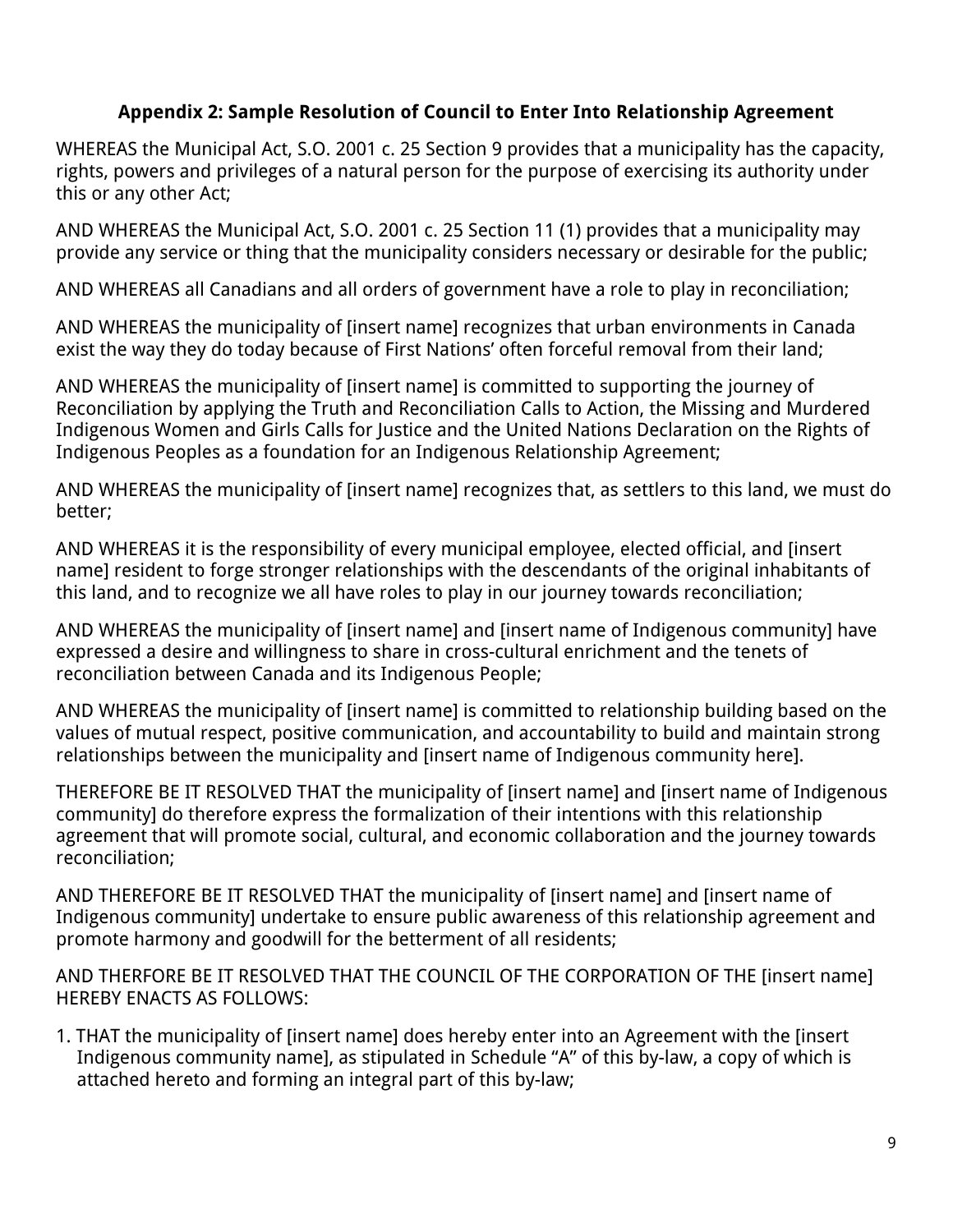- 2. THAT the Mayor and Clerk are hereby authorized to sign the Agreement on behalf of the Corporation;
- 3. THAT the Mayor and Acting Clerk be and are hereby authorized to sign this by-law and affix the corporate seal thereto.
- 4. THAT this by-law is enacted upon the third and final reading thereof.

Read a first, second and third time, and be finally passed, signed, sealed, and numbered By-Law No. ##-202#, this ## day of [insert month], 202#.